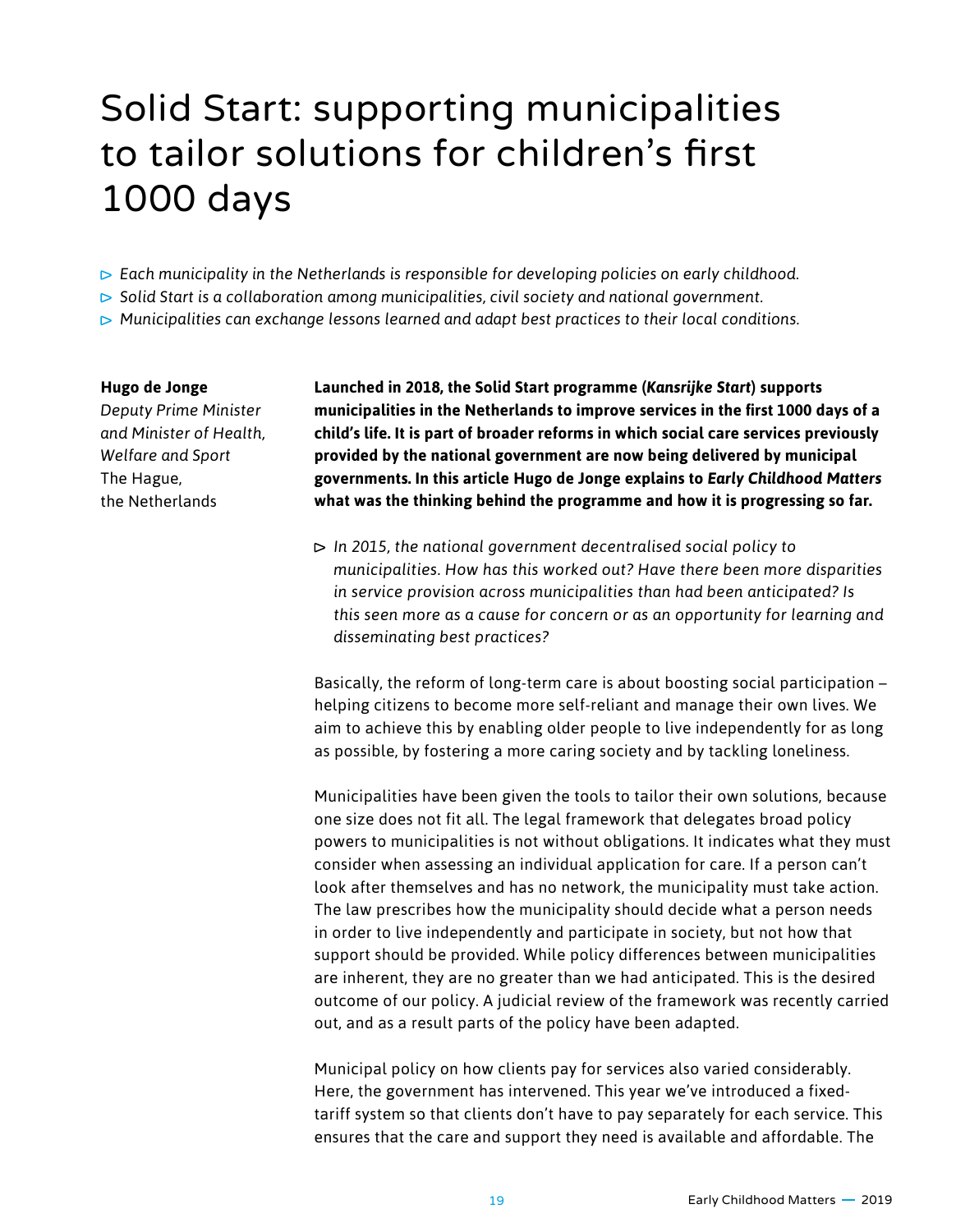fixed-tariff system makes the practical implementation much simpler, too. It cuts out red tape, and results in a more streamlined process with fewer errors.

In short, this massive transition takes time, and we need to discover what works and what doesn't. It's an ongoing process. As the Netherlands Institute for Social Research (SCP) commented in its evaluation of the 2018 reforms, we're heading in the right direction but we aren't there yet.

 *Where did the impetus for the Solid Start initiative come from? What have been the challenges in developing it to the current point and how have they been overcome? Does it command support from across the political spectrum?*

The first 1000 days of a child's life are crucial to their later development. You only get one chance at a solid start. Fortunately, the Netherlands has a good healthcare system and infant mortality is falling. But 16.5% of babies still have a less than favourable start at birth, either because they are premature, or their birthweight is too low, or a combination of both. These problems have an impact on their health and development when they are young, and also when they're older. Children born to women living in socially deprived neighbourhoods are at greater risk, due to differences in lifestyle, nutrition and social environment. Scientific research has identified the consequences and makes it clear how important it is to tackle the causes together. For all those children yet to be born, we can still do 1000 things to give them a solid start and make sure they get the best opportunities in the first 1000 days of their life.

That's why it's vital that all the parties involved in helping pregnant women and young children – in the medical, public and social domains – work together. Actually, several municipalities in the Netherlands have been working to improve service provision for some time already. And they've shown that it can be done. So Solid Start doesn't have to start from scratch – it builds on the knowhow already acquired in the parts of the country that are forging ahead.

 *How has been the experience of working in a partnership of national government, municipality and civil society organisations – is this a model with which you have had much previous experience?*

Solid Start was launched only a few months ago. But, generally speaking, its success depends to a crucial extent on effective collaboration between central government, municipalities and civil society organisations. The initiative addresses the concerns shared by all parties and can therefore count on broad support. As part of central government, we can put the desired change on the agenda, for instance through public communications and campaigns. We can foster it through financial incentives to municipalities to form local coalitions. And we can facilitate it by sharing good practices and preventing each local coalition from reinventing the wheel. But ultimately, our goal is to achieve

'To achieve substantial improvement in local service provision we need agreements that transcend the various parties.'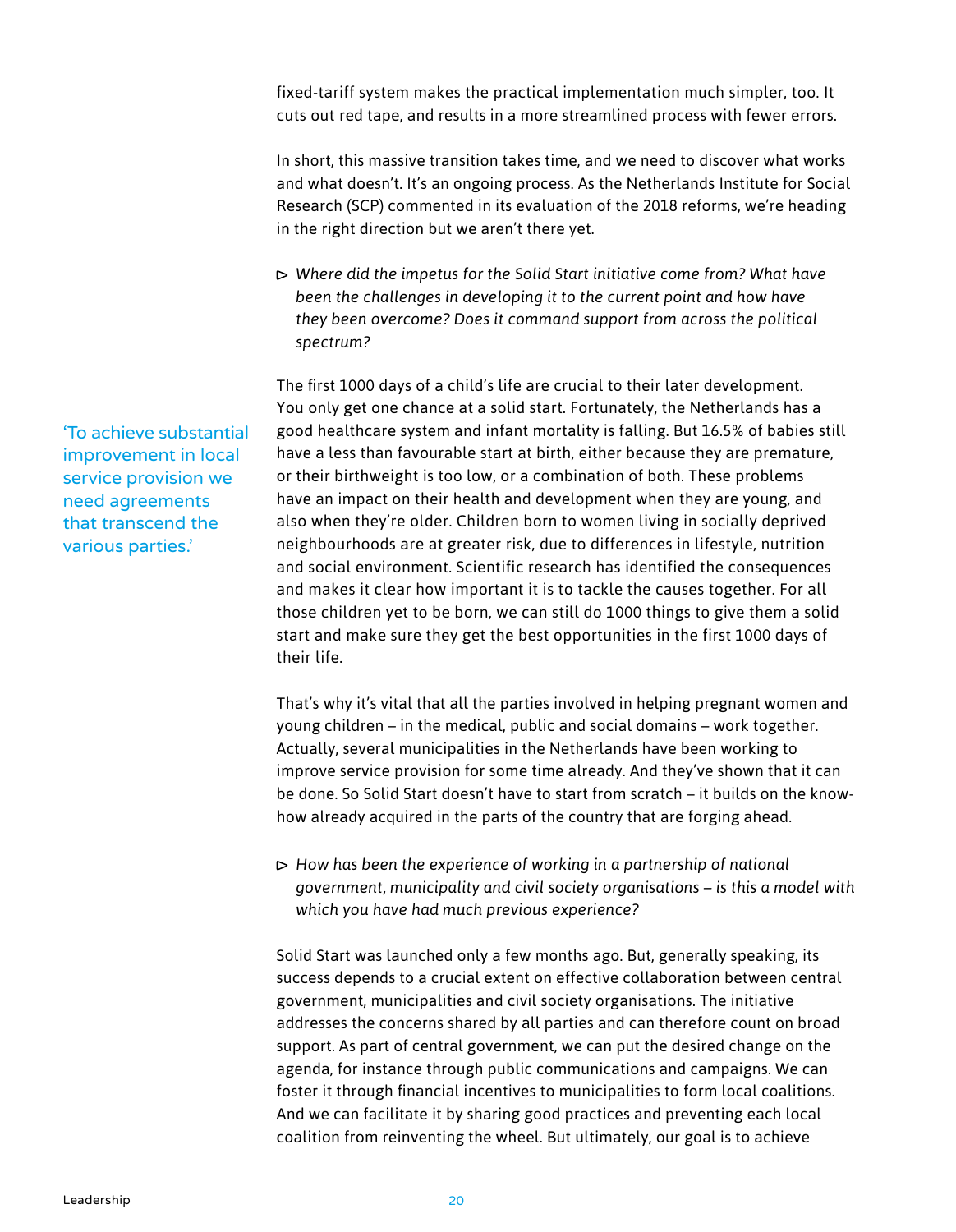substantial improvement in local service provision. That is where we need agreements that transcend the various parties. It must be clear who identifies risks, at what stage they should do so, and who then makes the referral. In addition – assuming the risk can be identified in time and the client gets a suitable referral – appropriate interventions must be available locally to support and protect vulnerable pregnant woman and/or young children. Only then will children get the solid start they need.

All these parties' involvement in implementing the Solid Start programme is based on their own remit and expertise. They can report any obstructions they encounter at local level to the central programme. This enables us to take the right corrective measures at national level.

 *What are some of the current problems in the Netherlands in delivering services to families across a child's first 1000 days? How will the Solid Start initiative approach make them better?*

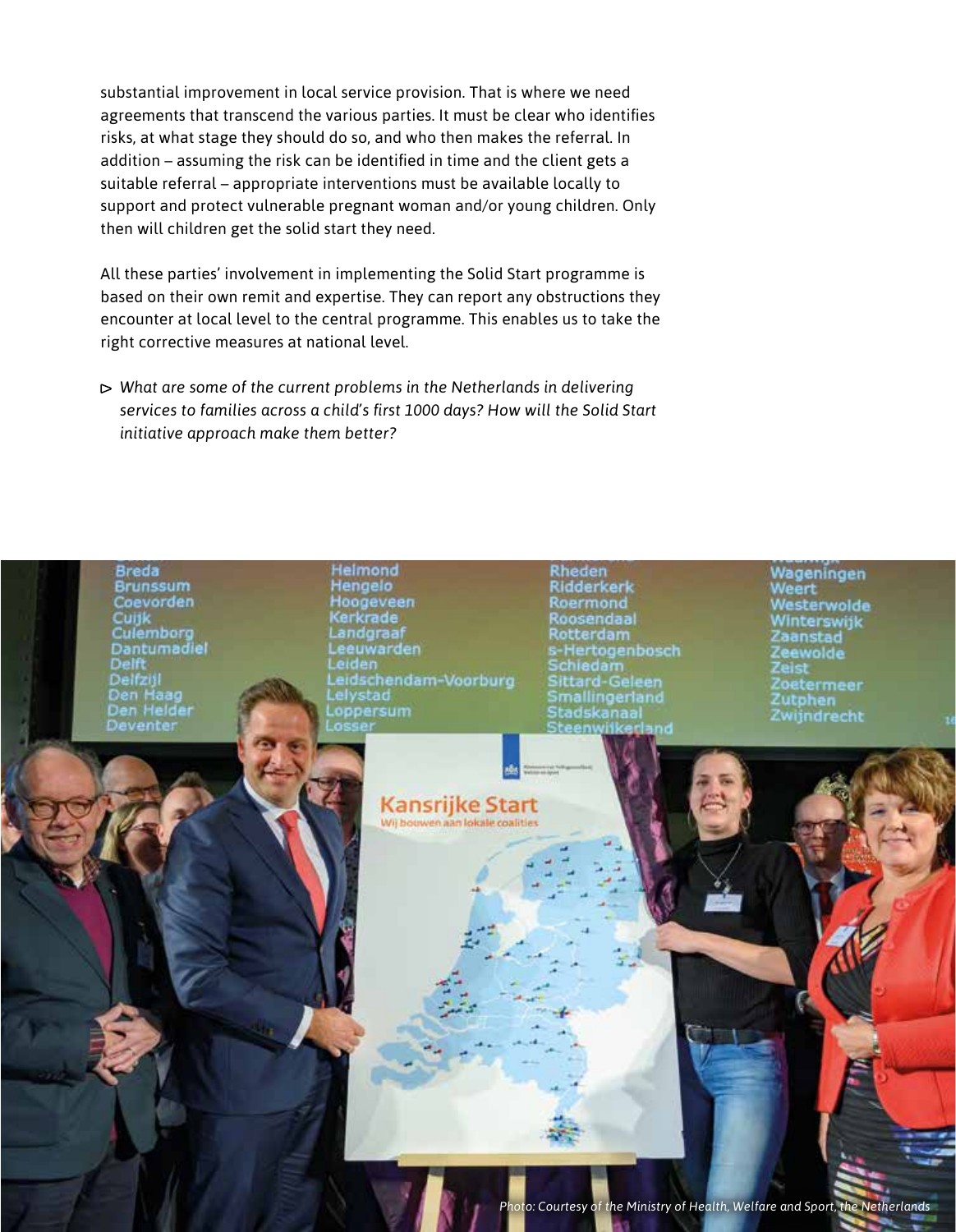Some potential problems can be directly linked to risk factors. For example, if the parents-to-be spend the pregnancy in constant stress due to debt or poor general health, if they are overweight or underweight, if they smoke or drink, or if there is domestic abuse or violence involved, it's a known fact that this will adversely affect the child and their development. In addition, the absence of protective factors such as a social network can exacerbate this.

In the current situation a maternity assistant or midwife, for instance, could come across a situation like this and not really know how to deal with it. After all, the root causes are not only medical. In such cases, it's essential to have local agreements in place. That is one of the priorities of Solid Start.

The 'handover moments' in the system could also benefit from improvement. A vulnerable pregnant woman may be effectively monitored during the pregnancy and postnatal period, and then vanish off the radar. It's vital that the person who identifies the problem is not by definition responsible for solving it, but ensures an effective handover and refers the client to the neighbourhood social support team and youth care services. Finally, it's also very important to transfer relevant data so that other professionals can monitor the child's development and provide timely extra support when necessary.

 *What has happened since the initiative was launched? Has anything been surprising? What are the ambitions for the future? What are the major opportunities and challenges you foresee?*

Since the Solid Start programme was launched, we have worked closely with our partners in the field and jointly drawn up a detailed scenario for implementation. The main focus is on identifying the steps we must undertake in order to reach our common objective. Various steps have already been taken, focusing on the period preceding pregnancy, the pregnancy itself and the weeks and months after the birth. We have also put monitoring in place to enable us to see whether we are achieving our aims and make timely adjustments if and when necessary. We draw on know-how from municipalities with relevant experience, while ensuring that municipalities who are new to the venture can also benefit. This avoids everyone reinventing the wheel. An overview is also kept of all available and successful interventions.

Towns and cities where the problem is most urgent have been designated as 'GIDS' (*Gezond in de Stad*, literally 'healthy in the city') municipalities. These selected municipalities can apply for financial resources to set up a local coalition. Funds are available for 80 such GIDS municipalities in 2019 and we expect a full take-up. There will also be a nationwide support programme for all participating municipalities (including those not shortlisted as urgent).

 *How straightforward is it to transfer good practices from one municipality to another? How much greater are the challenges in transferring good practices across national borders?*

'We draw on know-how from municipalities with relevant experience, while ensuring that new municipalities can also benefit.'